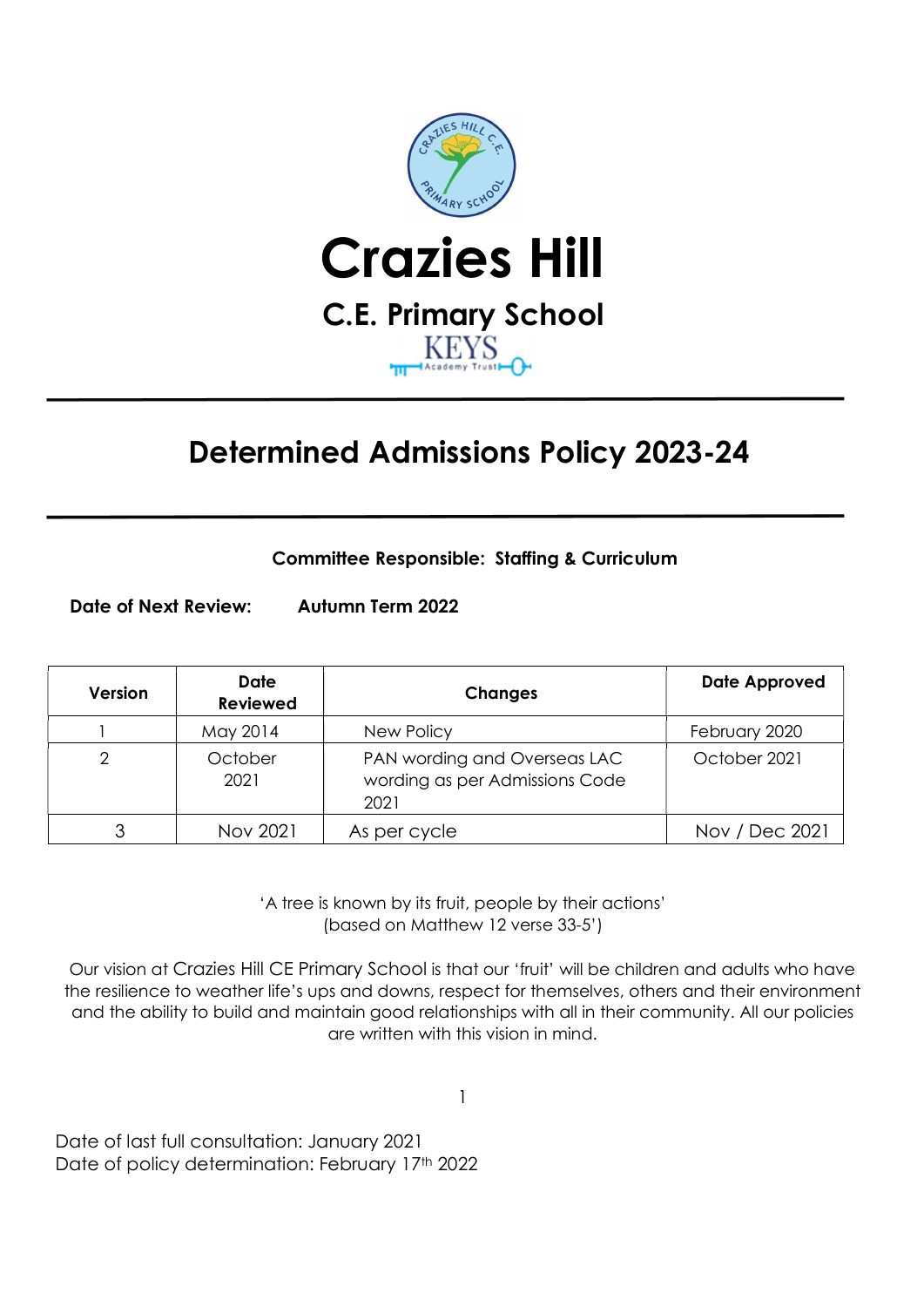Signed: Jo Shell, Head of School

Signed: Lesley Turville, Chair of Governors

# Crazies Hill Church of England Primary School

# Admissions Policy for the Academic Year 2023-2024

Admissions Arrangements for September 2023 – August 2024

The Keys Academy Trust, not Wokingham Local Authority (the LA), is responsible for determining admission arrangements to the school. The school is a partner in the coordinated admission arrangements for primary admissions in Wokingham LA and follows their admission timetable. This policy has been prepared by the Governing Body in consultation with the Keys Academy Trust and the Oxford Diocesan Board of Education and agreed with the relevant Admissions authorities and parents. The Governing Body has made every effort to ensure this policy complies with the School Admissions Code 2021 and all relevant legislation, including that on infant class sizes and equal opportunities.

Crazies Hill CE Primary School values highly its Christian ethos, its close links with local churches and the Diocese of Oxford. We provide a distinctively Christian, yet inclusive, environment in which each child is motivated to acquire skills for life and a love of learning.

As a church school, we welcome applications from Christian families, and those of other Faiths or none. We ask all parents applying for a place at our school to respect this ethos and its importance to the whole school community.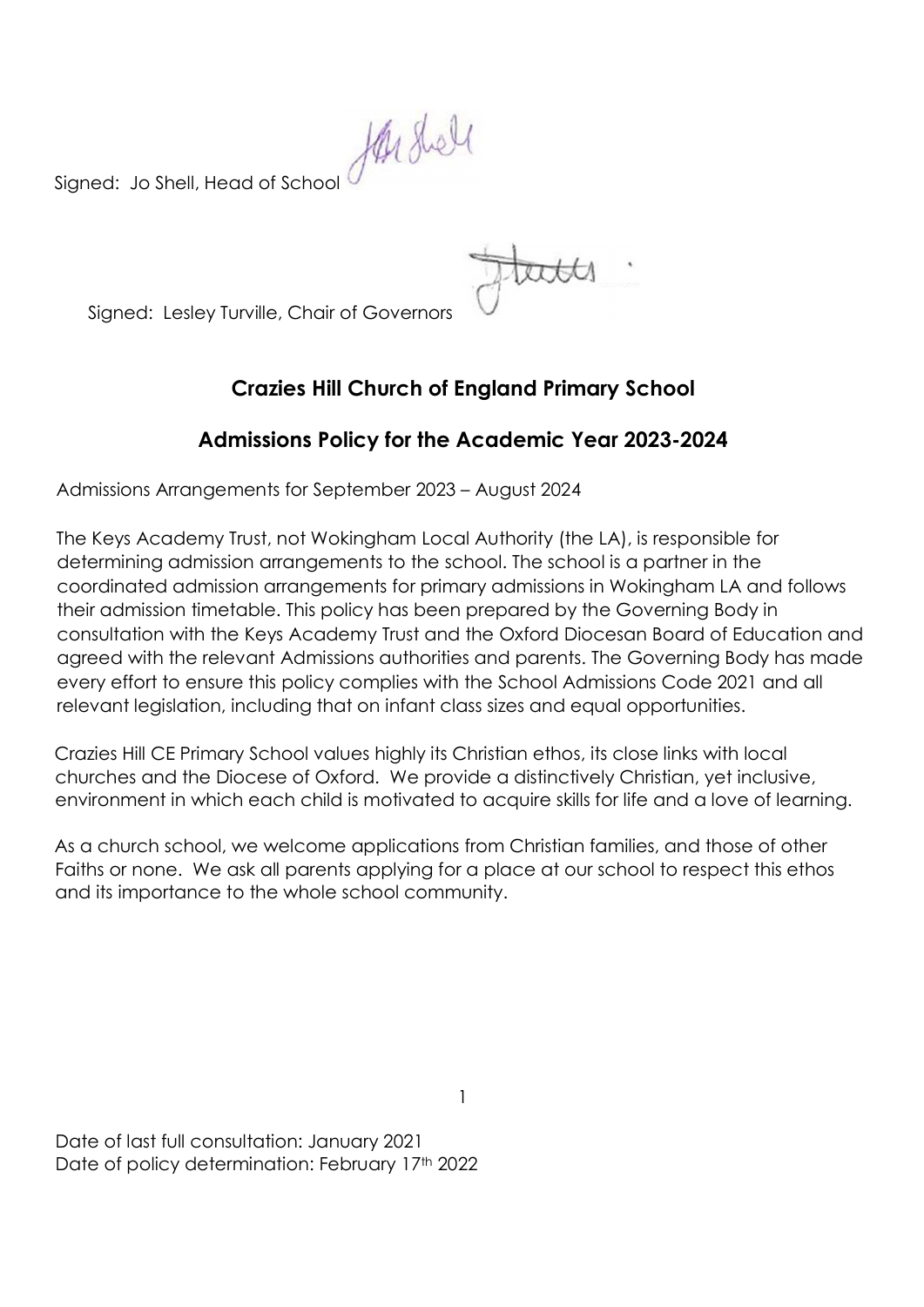## Admission arrangements to the Reception Year in September 2023

At our school, pupils are normally admitted at the beginning of the school year (1 September – 31 August) in which they reach their fifth birthday. Parents whose children were born between 1 September 2018 and 31 August 2019 may apply for them to be admitted to the Reception Year in September 2023. There are 15 places (the Published Admission Number (PAN) available. Our policy is not to offer admission in September 2023 to children who were born on or after 1 September 2019. The Published Admission Number (PAN) only applies to the relevant age group. The relevant age group is the age group to which children are normally admitted. The school will refuse admission above this number as the admission of another child would prejudice the provision of efficient education or the efficient use of resources.

Parents of a child whose fifth birthday falls between 1 September 2023 and 31 March 2024 may defer entry until their child reaches compulsory school age (the term beginning in January or April after his or her fifth birthday). The school will hold the deferred place for the child (provided it is taken up during the school year 2023-24), although, in the majority of cases, we find that children benefit from starting at the beginning of the school year, rather than part way through it.

For children whose fifth birthday falls between 1 April 2024 and 31 August 2024 (summer born children) parents who do not wish them to start school in school year 2023-24 but to be admitted to the Reception Year in September 2024, should proceed as follows: They should apply at the usual time for a place in September 2023 together with a written request that the child is admitted outside his or her normal age group to the Reception year in September 2024. NB parents would need to provide supporting reasons for seeking a place outside the normal age group and should discuss the position with the head teacher as early as possible. The school will consider the request carefully and if it is agreed this should be clear before the national offer day (16 April 2023), their application for the normal age group may be withdrawn before any place is offered. They should then reapply in the normal way (no later than 15 January 2024) for a Reception place in September 2024. If their request is refused, the parents must decide whether to wait for any other offer of a place in September 2023 (NB it will still be subject to the over-subscription criteria below) or to withdraw their application and apply in the second half of the of the summer term 2024 for a Year 1 place in September 2024. Parents should be aware that the Year 1 group may have no vacancies and it could be full with children transferring from the 2023-24 Reception Year group.

Until the child reaches compulsory school age, s/he may attend part-time. If parents wish to exercise this right they should discuss detailed arrangements with the headteacher.

1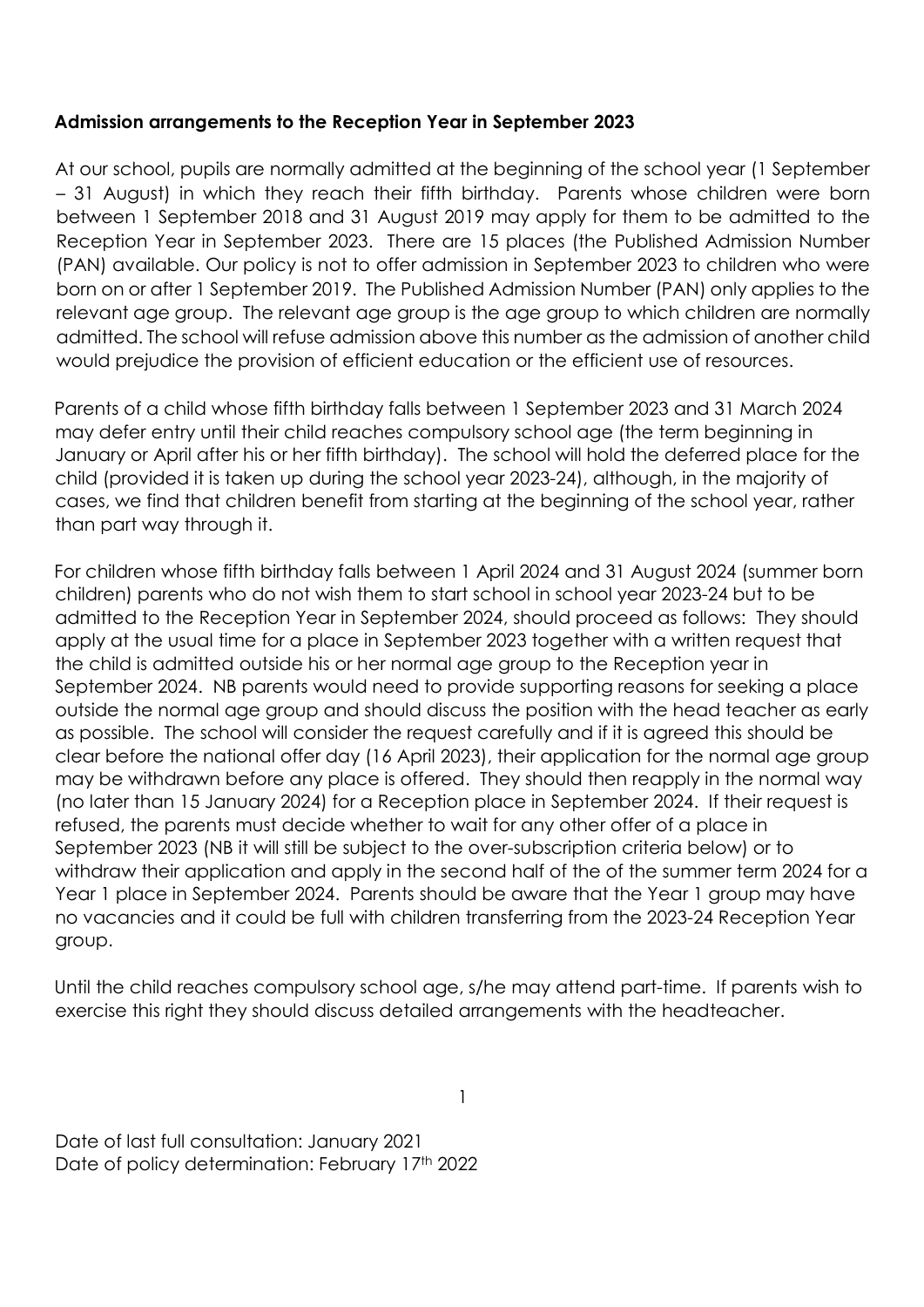Parents (see Note 1) wishing to apply for the Reception Year in September 2023 must complete the common application form provided by their home local authority (the home LA). The home LA is the LA in whose area the parents live at the time of the application. The form must be returned to that LA no later than 15 January 2023. Applications received after this date will normally only be considered after all those received on or before the cut-off date Offers and refusals of places will be posted by the home LA on 16 April 2023.

NOTE: Any of the information given on the application form and the church attendance form may be verified, and the application re-categorized in the light of any inconsistencies.

#### Over-subscription criteria

Children with an Education Health and Care Plan (EHCP) or a Statement of Special Educational Needs naming Crazies Hill Church of England Primary School in the Plan or the Statement will always be offered admission.

If there are fewer applications than places available, all children will be offered places. If there is greater demand for admission than there are places available, the following criteria will be applied in the order set out below.

- 1 Looked-after children and children who were previously looked after, but ceased to be so because, immediately after being looked after they became subject to an adoption, child arrangements or special guardianship order (See Note 2), children who appear to have been in state care outside England and ceased to be in state care as a result of being adopted.
- 2 Families who have exceptional medical or social needs that make it essential that their child attends Crazies Hill CE Primary School rather than any other. These needs must be fully supported by written evidence from the appropriate professional person involved with the family. (See Note 3)
- 3 Children with a normal home address (see Note 4) in the catchment area (see Appendix) and with a sibling (see Note 5) on the roll of the school at the time of application and who is expected still to be in attendance at the time of entry to the school.
- 4 Children with a normal home address in the catchment area.
- 5 Children with a normal home address outside the catchment area and with a sibling on the roll of the school at the time of application and who is expected still to be in attendance at the time of entry to the school.

1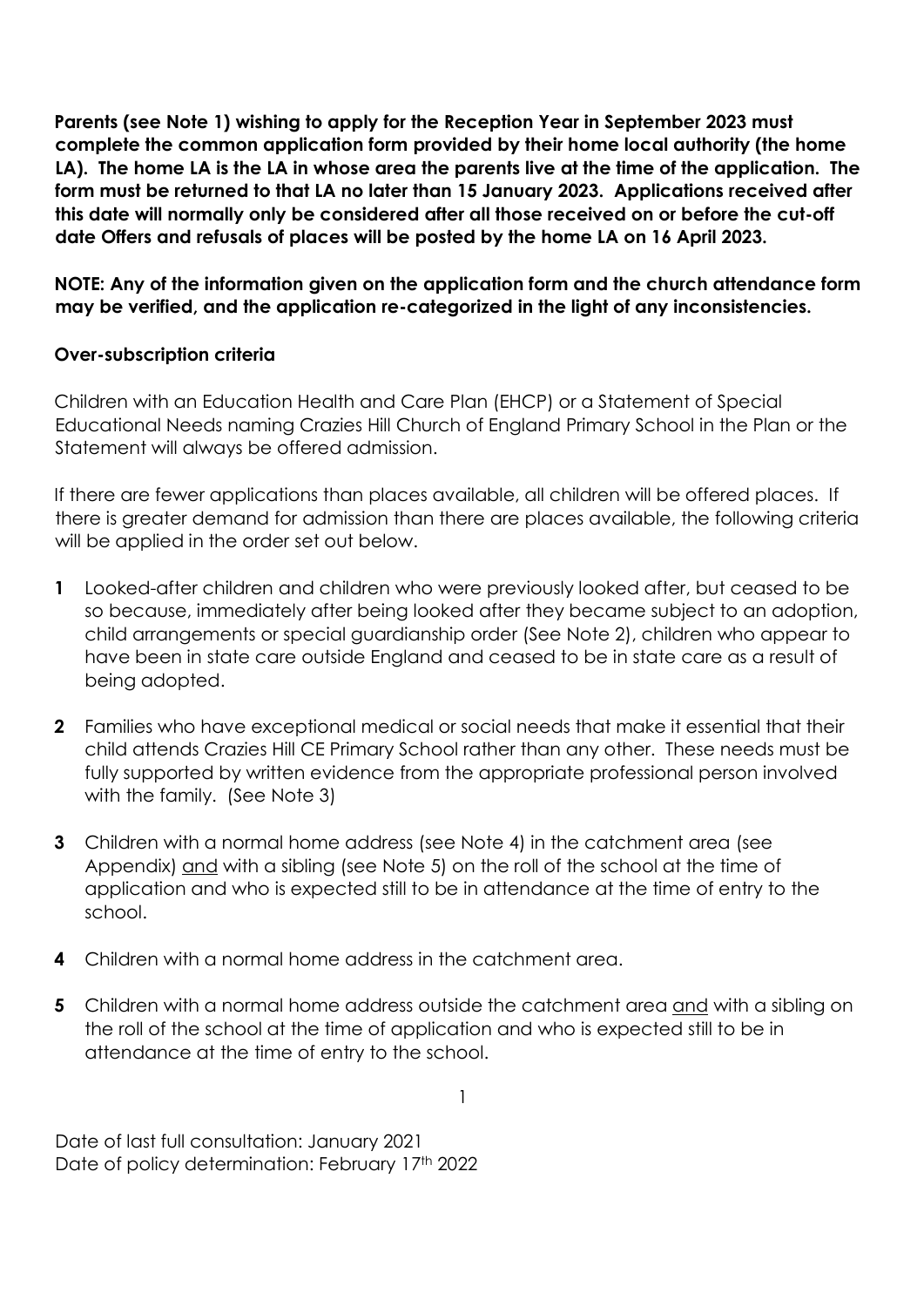# **6** Other children.

Proximity of the child's home, as measured by the straight-line distance (see Note 6) between the home and the school with those living nearer being accorded the higher priority, will serve to differentiate between children in criteria 1 to 6 should the need arise. In the event that two distance measurements are identical, the school will use random allocation to decide which child should be offered the place. The process will be conducted in the presence of a person independent of the school.

# All other admissions

Admission to the school during the school year depends on whether or not there are places available. All year groups at the school have 15 places. Applications must be made to Wokingham Borough Council on a form available from that Council. If there is a vacancy, and there is no child on the relevant waiting list with a higher priority (according to the over-subscription criteria 1-6 above), a place will be offered.

## In Year admissions

In-year admissions or admissions at the beginning of school years other than Reception will only be considered up to half a term [using the three-term year] in advance of the desired date for entry. For example, for entry in January, the application will not be considered until after the October half term break.

## Moving House

If parents are moving house, the school will ask for evidence of the move, when considering any application for a place. Documentary evidence in the form of a solicitor's letter to confirm exchange of contracts, or a rental agreement for at least a period of six months will be required (Armed Forces personnel are exempt). If you are returning from elsewhere, to live in a home that you own, we will require evidence to show that you have returned. We will also ask for evidence that any previous house owned has been sold or is being sold. We would not accept an address where the one given is that of a second home with the main home being elsewhere. If there are two or more homes, we will check which is the main home, and may refuse to base an allocation of a place on an address which might be considered only temporary. Nor would we accept an address where the child was resident other than with a parent or carer unless this was part of a fostering or formal care arrangement. We would not normally accept an address where only part of a family had moved, unless connected with a divorce or permanent separation arrangement, in which case we would require proof.

1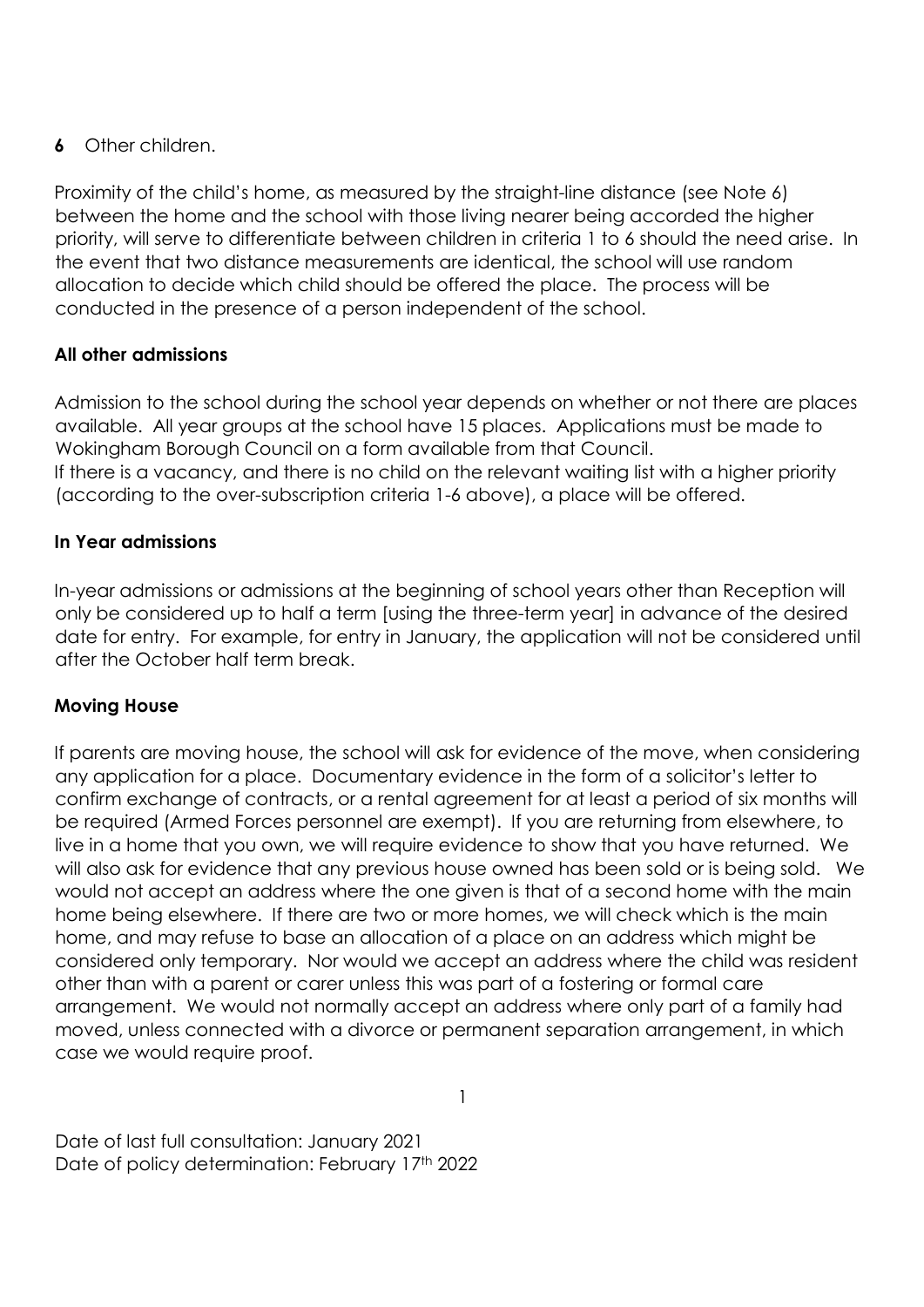#### Admission outside normal age group

Although most children will be admitted to the school within their own age group, requests from parents for school places outside their normal age group will be considered carefully eg. For those who have missed education due to ill health. Each case will be considered on its own merits and circumstances. However, such admissions will not normally be agreed without a consensus between the parents, the school, the LA and any relevant professionals asked for their opinion by the Governing Body that it is in the best interests of the child.

# Continued interest list

The school maintains a continued interest list for those children who are not offered a place, including those unsuccessful at appeal; the order of priority on the continued interest list is the same as the list of criteria for over-subscription. Continued interest lists are maintained for each year group which is full. Should a casual vacancy occur, a place would be offered to the child at the top of the list using the over-subscription criteria (unless an application has been received that takes priority over the continued interest list). Positions on continued interest lists may go up or down due to pupil withdrawals or new or revised applications and no account is taken of the length of time spent on a list. The school periodically seeks confirmation that parents wish a child's name to be kept on the continued interest list.

A written offer will be sent to the most recent address provided for the child in question, and parents should note that if they do not accept the place by the date indicated in the letter (normally two weeks from the date of the letter), or the place will be offered to the next name on the continued interest list.

## Multiple births or children with birth dates in the same academic year

In cases where there is one place available, and the next child on the list is a twin, triplet, etc., we would admit both twins (and all the children in the case of other multiple births) even if this meant exceeding the agreed admission number of 15 for Reception 2023-2024 or the number of places (15) in other year groups.

## Fair Access

The school participates in the Wokingham Local Authority's Fair Access Protocol. This covers, for example, children who have moved into our area after the normal admission round, or who need to move school as a result of severe bullying or social issues. Children qualifying under the Fair Access Protocol may be offered a place even if there are no places available

1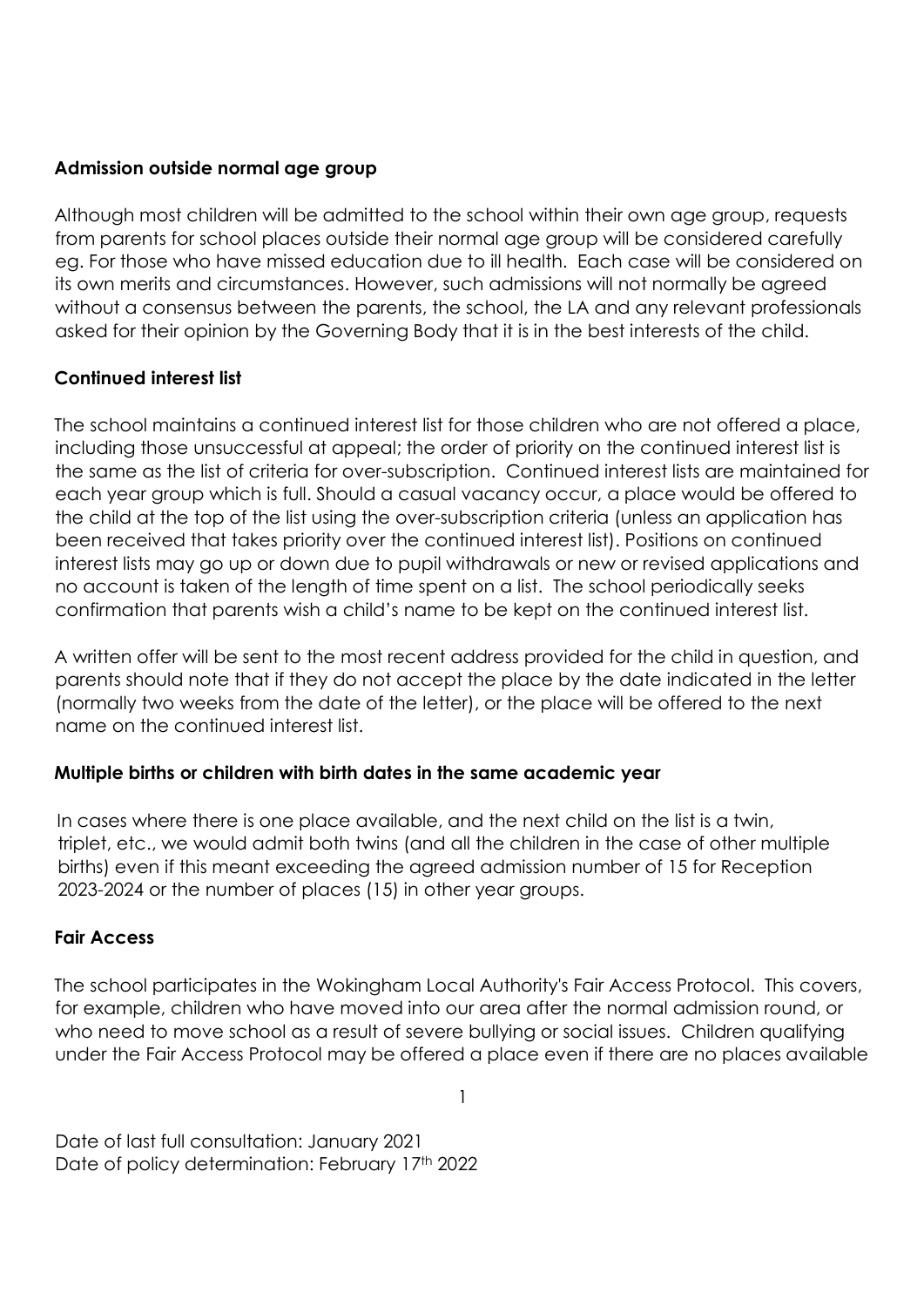in the relevant year group and also take priority for admission over any child on the continued interest list.

# Appeals

There are established arrangements for appeals against non-admission. These are heard by an independent appeal panel, convened by the Oxford Diocesan Director of Education. Details are available from the school, including the date by which an appeal should be submitted. It should be noted that, in the event of an unsuccessful appeal against nonadmission to the school, the school does not consider any further application in the same school year (1 September – 31 August), unless there has been a material change in circumstances, for example a change of address which results in a move from outside the catchment area to inside it.

It should be noted that if a place is requested outside the normal age group and is refused, but one in the normal age group is offered, then there is no right of appeal.

# Admissions in September 2021/22

The school received 16 applications expressing a preference for admission to the Reception Year in 2021 by the closing date in January 2021. These were ranked as follows:

Children with a statement or EHCP naming the school 0

Criterion 1 - 0 Criterion 2 - 0 Criterion 3 - 0 Criterion 4 - 2 Criterion 5 - 13 Criterion 6 - 1

15 places were offered to children 1 unsuccessful appeal

# Further information

Any requests for further information or to arrange a visit to the school should be addressed to the School. Telephone number 0118 9402612 Email office@crazieshill.wokingham.sch.uk

1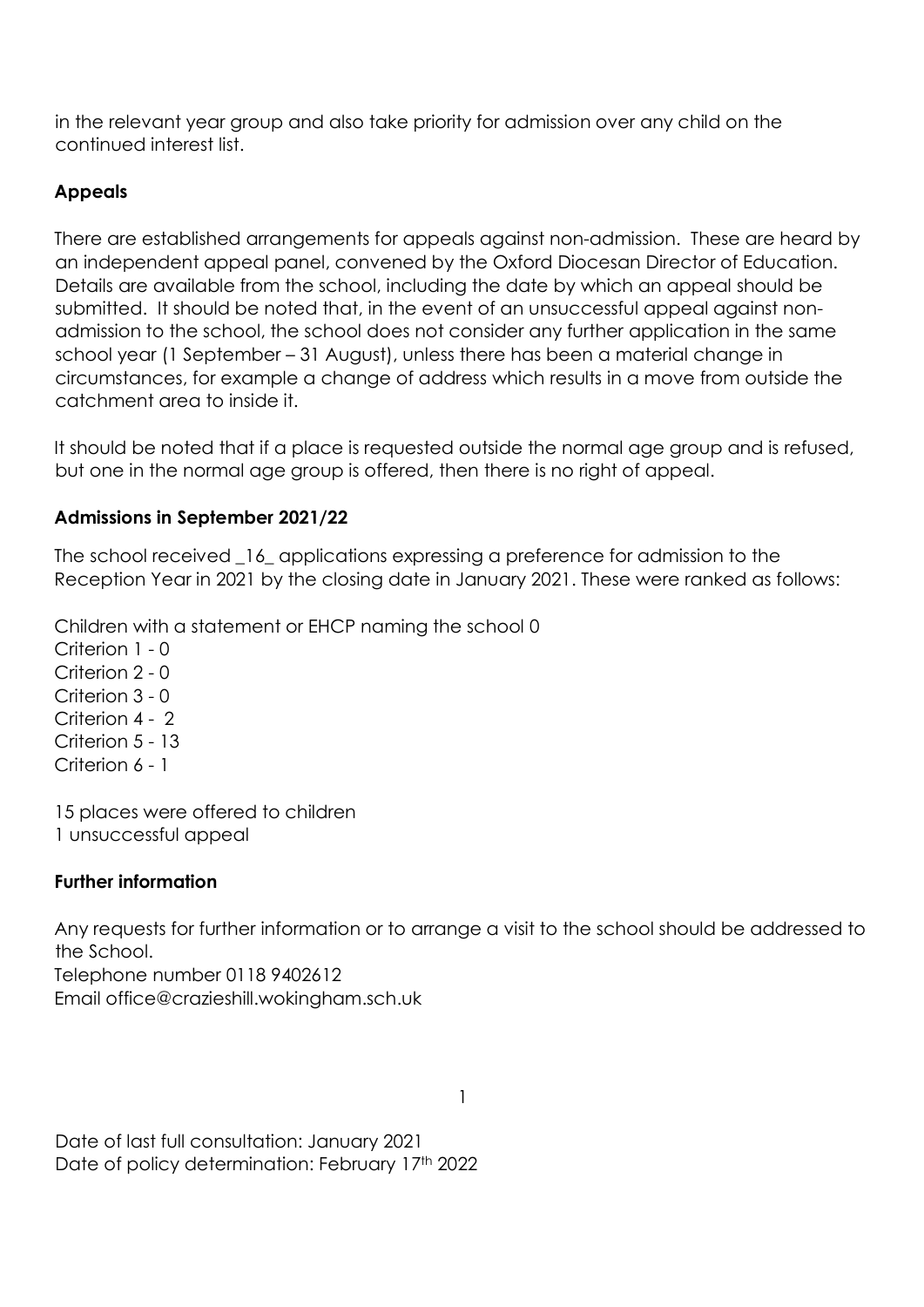## NOTES

## Terms used are as defined below:

Note 1 "Parent" is defined in law (The Education Act 1996) as either:

- any person who has 'parental responsibility' (defined in the Children Act 1989) for the child or young person; or
- any person who has care of the child or young person.

If you are in any doubt, please contact the school for advice.

Note 2 "Looked after" means a child in the care of a local authority or being provided with accommodation by a local authority in the exercise of its social services function. An adoption order is one made under the Adoption Act 1976 (Section 12) or the Adoption and Children Act 2002 (Section 46). A "child arrangements order" is one settling the arrangements to be made as to the person with whom the child is to live (Children Act 1989, Section 8, as amended by the Children and Families Act 2014, Section 14). A "special guardianship order" is one appointing one or more individuals to be a child's special guardian/s (Children Act 1989, Section 14A). Internationally adopted, previously looked after children – IAPLC. These children now have the same priority as those looked after and previously looked after children in England.

Applications under this criterion must be accompanied by evidence to show that the child is looked after or was previously looked after (e.g. a copy of the adoption, child arrangements or special guardianship order).

**Note 3** When applying under this criterion (exceptional medical or social needs), you must include supporting evidence from an independent professional person who is aware of the situation and supports your reasons for preferring Crazies Hill CE Primary School. This supporting evidence must clearly demonstrate why the school is the most suitable and must illustrate the difficulties that would be caused if your child had to attend another school. The person supplying the evidence should be a doctor, heath visitor, social worker, etc. who is aware of your child's or your own case. The school reserves the right to ask for further evidence or clarification where necessary and may seek the advice of appropriate educational professionals where necessary.

Note 4 "Normal home address" means the child's home address. This must be where the parent or legal carer of the child lives with the child unless it is proved that the child is resident elsewhere with someone else who has legal care and control of the child. The address should be a residential property that is owned, leased or rented by the child's parent/s or person with legal care and control of the child.

Date of last full consultation: January 2021 Date of policy determination: February 17<sup>th</sup> 2022

1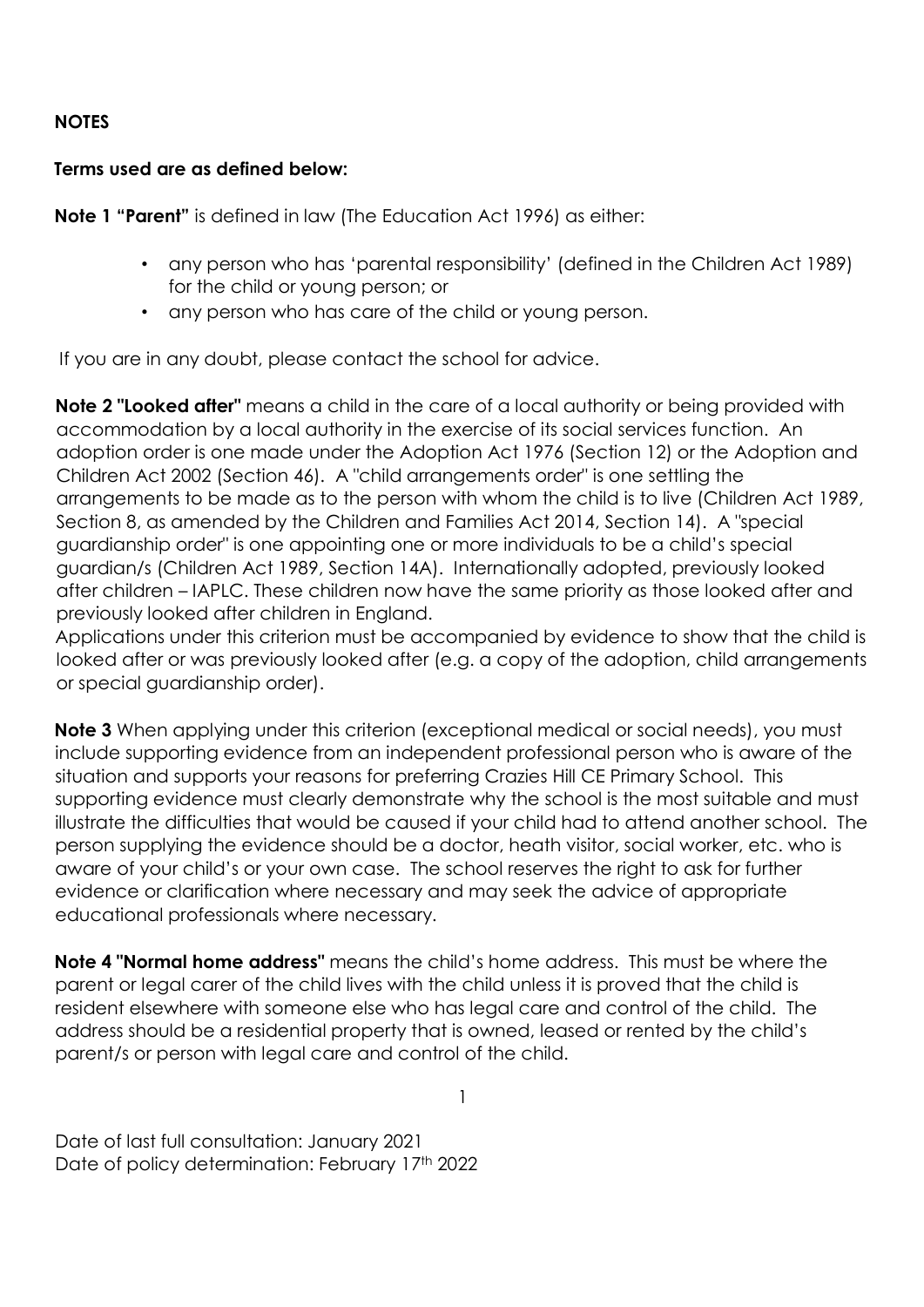To avoid doubt, where a child lives with parents with shared responsibility, each for part of a week or month, the address where the child lives will be determined having regard to a joint declaration from the parents stating the exact pattern of residence. If the residence is not split equally, then the relevant address used will be that at which we are satisfied that the child spends the majority of the school week. Where there is an equal split or there is any doubt about residence, we will make the judgment about which address to use for the purpose of determining whether or not to offer a place. We will take into account, for example, the following:

- any legal documentation confirming residence
- the pattern of the residence
- the period of time over which the current arrangement has been in place
- confirmation from any previous school of the contact details and home address supplied to it by the parents
- where the child is registered with his/her GP
- any other evidence the parents may supply to verify the position.

We may ask for evidence of the normal home address in the form of a recent bill. This could be, for example, the most recent Council Tax bill, utility bill no more than three months old, a current TV license, buildings and contents insurance, mortgage statement or rent book which shows the address concerned. Parents who are unable to provide this evidence should contact the school to discuss what evidence might be acceptable. If it becomes clear or if there is any doubt that the parents and child are not living at the address given on the application form, the school may seek further evidence. The school works closely with the LA to ensure that places are not obtained at the school on the basis of false addresses, and, in cases of doubt, will take steps to verify the information provided. If a place at the school is offered, and it later becomes clear that the offer was made on fraudulent or misleading information (e.g. a false claim to living in the catchment area), and the school has denied a place to a child with a stronger claim, the school will withdraw the offer of a place. The offer can also be withdrawn even after the child has started at the school.

We regard a child's home address to be where he or she sleeps for the majority of the school week (Monday to Friday). We may ask to see official documentation, such as a child benefit book or medical card if there are reasons why a child does not live at his or her parent's address. For example, if he or she is resident with a grandparent, this needs to be made clear on the application form. If such arrangements are not declared or a relative's address is used on the application, we may consider that a false declaration has been made, and withdraw the offer of a place. Childcare arrangements are not sufficient reason for listing another address.

1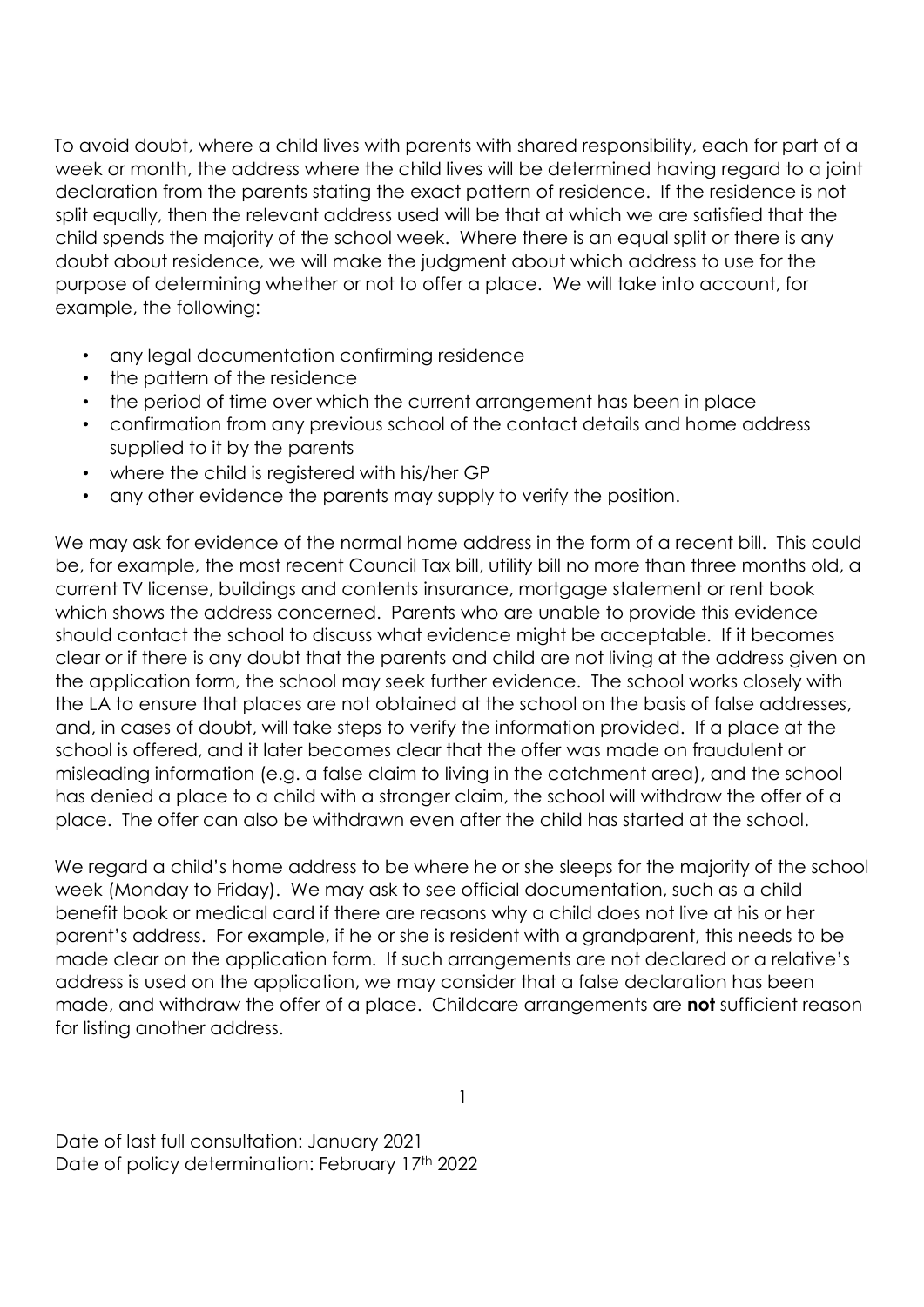If parents move house after the application has been made, but before any offer of a place has been made, the home LA must be informed.

If parents are moving, we will ask for evidence of the move when considering any application for a place.

We would not accept an address where the one given is that of a second home with the main home being elsewhere. If there are two or more homes, we will check which is the main home, and may refuse to base an allocation of a place on an address which might be considered only temporary. Nor would we accept an address where the child was resident other than with a parent or carer unless this was part of a fostering or formal care arrangement. We would not normally accept an address where only part of a family had moved, unless connected with a divorce or permanent separation arrangement, in which case we would require proof.

Note 5 "Sibling" means brother or sister, half brother or sister, adopted brother or sister, step brother or sister, or the child of the parent/carer's partner, where the child for whom the school place is sought is living in the same family unit at the same address as that sibling. It is helpful if parents make it clear on the application form if the sibling has a different family name. When there is more than one sibling at the school, only the youngest need be listed on the application form.

Note 6 The straight-line distance used to determine proximity of the home to the school will be measured by a Geographical Information System adopted by the school, or by Wokingham Borough Council's system under which distances will be measured consistently and will be measured as a straight line between the Local Land and Property Gazetteer (LLPG) address points for the respective home address and school, using the Easting and Northing for each address point. These are then used to calculate the distance to three decimal points between the two address points using a 'direct distance mathematical routine' within the Capita ONE system used by the council's School Admissions Team into which the LLPG address points are imported. This calculates the distance from the values created through this process using Pythagoras' Theorem by measuring the distance in meters between the Easting and Northing for each end address point then multiplied by 0.000621317 to convert to miles. It should be noted that this calculation may not be exactly the same as that created by a Geographical Information System (GIS) product as the GIS product may build in a formula to allow for the curvature of the earth. This curvature does not begin to affect distance values until the distance is least 10 miles.